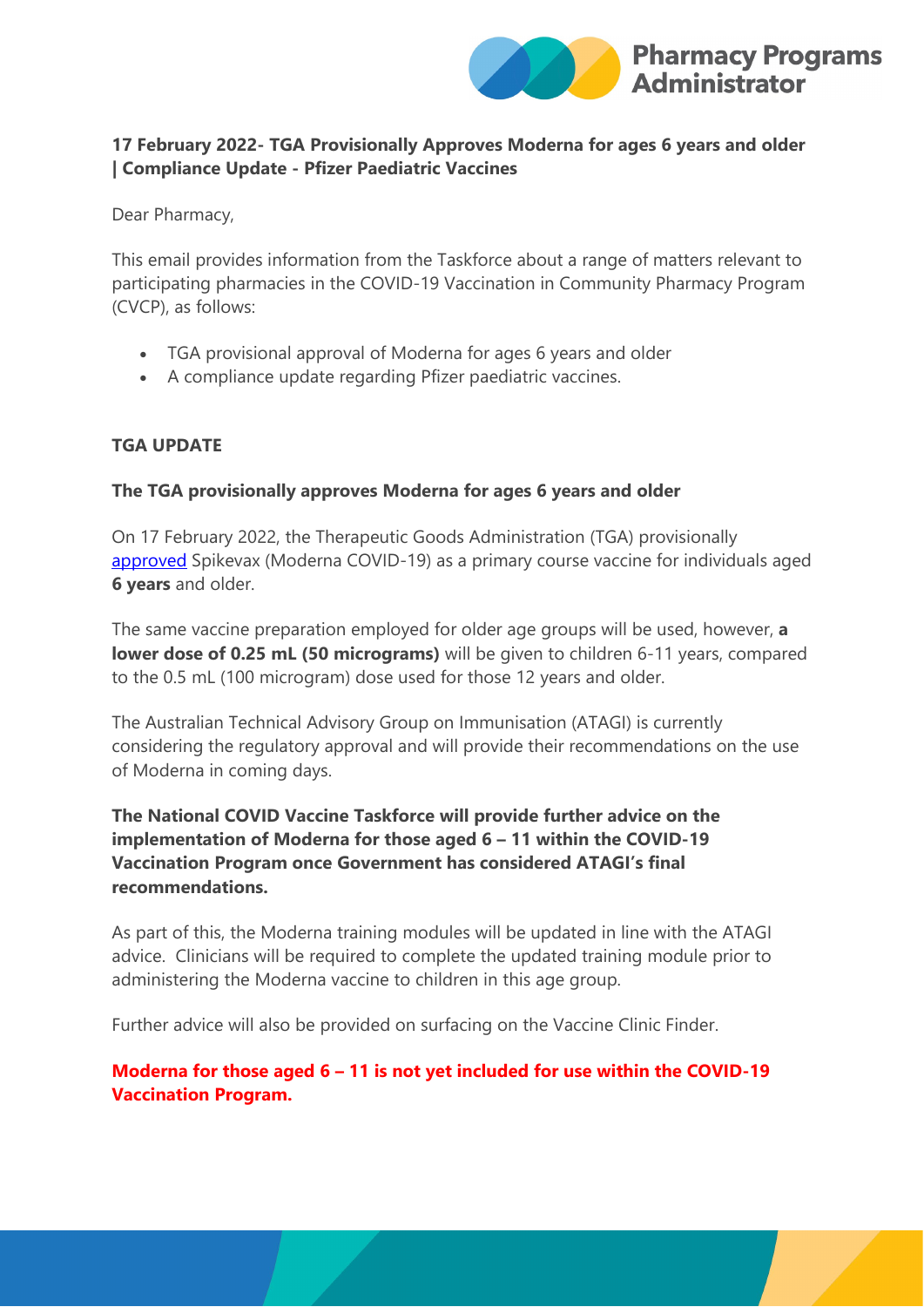

### **COMPLIANCE UPDATE**

Following the recent commencement of Pfizer paediatric COVID-19 vaccinations for patients aged 5-11 years of age, the Taskforce advises that there have been a concerning number of vaccination errors received involving paediatric vaccinations, including in community pharmacies. Errors include administering:

- Too much or too little dosage of the Pfizer 5-11 years vaccine (ORANGE CAP)
- Pfizer adult vaccine (PURPLE CAP) to patients under 12 years of age
- Moderna vaccine to patients under 12 years of age
- Booster doses to patients aged under 12 years of age.

The Taskforce has requested that the PPA investigate these compliance cases as a priority. The Taskforce has indicated that where serious systemic issues are identified, action will be taken, including the **possible exclusion of individual pharmacies from delivering paediatric COVID-19 vaccinations.**

### **Paediatric Training Mandatory**

The Taskforce reminds all pharmacies participating in the CVCP Program that **vaccinators must complete the relevant training for each COVID-19 vaccine they are administering prior to administering a vaccine.** This includes the module for the Pfizer 5-11 years (ORANGE CAP) vaccine. Vaccinators must not administer COVID-19 vaccines if they have not completed the [relevant training module](https://covid19vaccinationtraining.org.au/login/index.php) for that specific [vaccine.](https://covid19vaccinationtraining.org.au/login/index.php) The Approved Pharmacist is responsible for ensuring pharmacists administering each vaccine have completed the relevant mandatory training modules.

### **Paediatric Dosage**

The paediatric vaccine dose of Pfizer for children is one third of the dose for people aged 12 and over. **To deliver the smaller dose, a different ORANGE-CAPPED vial must be used to vaccinate children.** It is clearly differentiated from the product currently used to vaccinate those 12 years and older.

Children aged 5 to 11 years will receive a 2-dose primary course of vaccination, given 8 weeks apart. This interval can be shortened in special circumstances to a minimum of 3 weeks.

Further information regarding TGA Approval for the Pfizer vaccine for children aged 5 to 11 can be found [here.](https://www.tga.gov.au/media-release/pfizers-covid-19-vaccine-comirnaty-provisionally-approved-use-individuals-5-years-and-over)